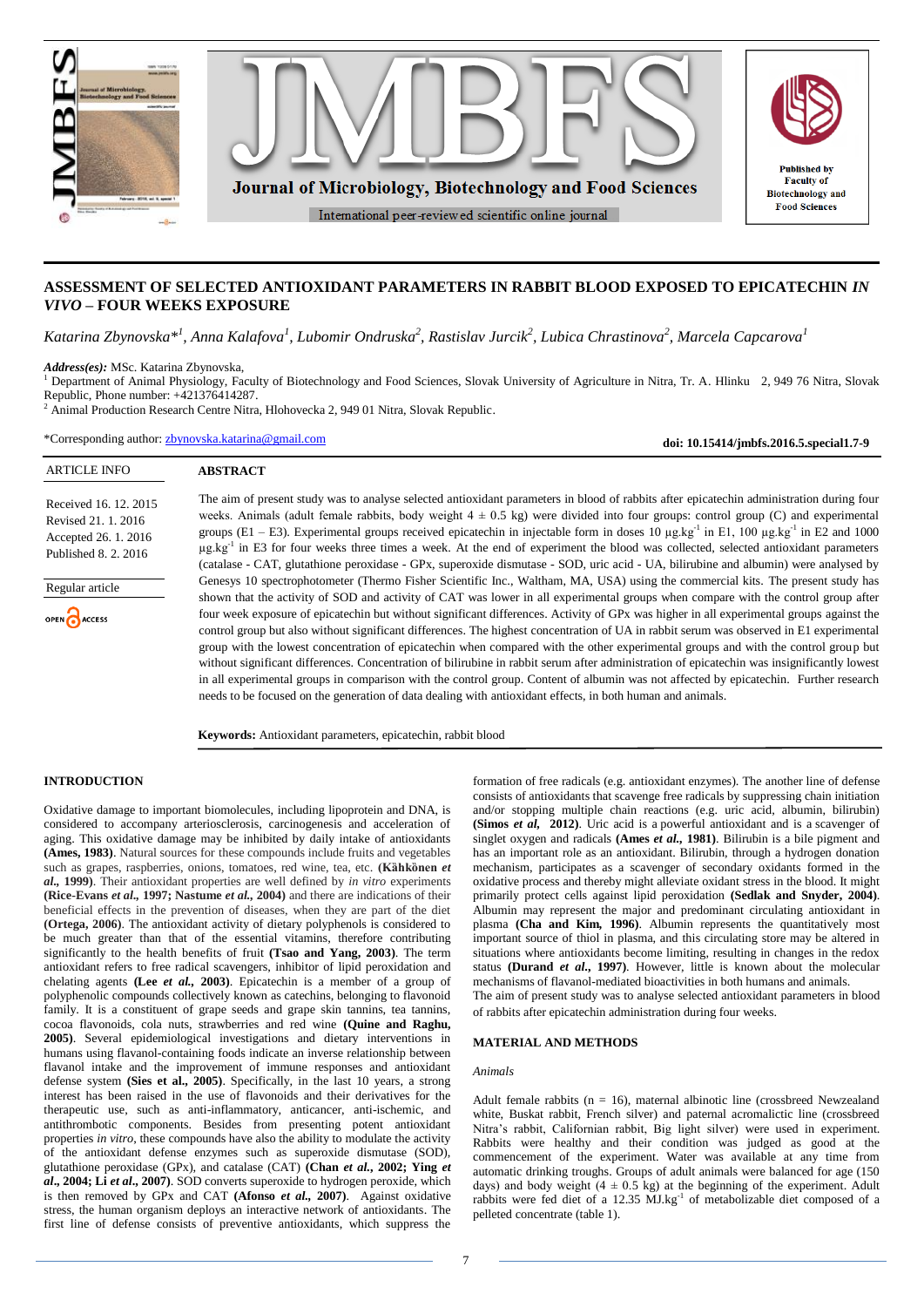Animals were divided into four groups: control group (C) and experimental groups (E1 – E3). Experimental groups received epicatechin in injectable form at 10  $\mu$ g.kg<sup>-1</sup> in E1, 100  $\mu$ g.kg<sup>-1</sup> in E2 and 1000  $\mu$ g.kg<sup>-1</sup> in E3 for 4 weeks three times a week.

In this animal study, institutional and national guidelines for the care and use of animals were followed, and all experimental procedures involving animals were approved by ethical committee.

### *Blood sampling and analyses*

Blood samples from *vena auricularis* were taken from all animals by macromethod after four weeks of epicatechin administration. Catalase - CAT, glutathione peroxidase - GPx, superoxide dismutase - SOD, uric acid - UA, bilirubine and albumin were measured using the Genesys 10 spectrophotometer (Thermo Fisher Scientific Inc., Waltham, MA, USA). Activity of CAT was performed according to **Beers and Sizer (1952)** monitoring the decrease of  $H_2O_2$ at 240 nm in blood plasma. The calculation of CAT activity was based on the rate of decomposition of H2O2, which was proportional to the reduction of the absorbance during 1 min. **(Tvrda** *et al.,* **2013)**. SOD and GPx activity and UA content were analyzed with the RANDOX assay kits (Randox Laboratories, Crumlin, UK) according to the manufacturer´s instructions. Albumin concentration was measured using the ALB BioLa Test (PLIVA-Lachema, Brno, Czech Republic) commercial kit. Concentration of bilirubine was measured by photometric test using the commercial kit DiaSys (Diagnostic Systems GmbH, Germany).

| <b>Table 1</b> Chemical composition $(g.kg^{-1})$ of the experimental diet. |  |  |
|-----------------------------------------------------------------------------|--|--|
|-----------------------------------------------------------------------------|--|--|

| Component              | Content $(g.kg^{-1})$       |  |  |  |
|------------------------|-----------------------------|--|--|--|
| Dry matter             | 926.26                      |  |  |  |
| Crude protein          | 192.06                      |  |  |  |
| Fat                    | 36.08                       |  |  |  |
| Fibre                  | 135.79                      |  |  |  |
| Non-nitrogen compounds | 483.56                      |  |  |  |
| Ash                    | 78.78                       |  |  |  |
| Organic matter         | 847.49                      |  |  |  |
| Calcium                | 9.73                        |  |  |  |
| Phosphorus             | 6.84                        |  |  |  |
| Magnesium              | 2.77                        |  |  |  |
| Sodium                 | 1.81                        |  |  |  |
| Potassium              | 10.94                       |  |  |  |
| Metabolizable energy   | $12.35$ MJ.kg <sup>-1</sup> |  |  |  |

*Statistical analyses*

The data used for statistical analyses represent means of values obtained in blood collection. To compare the results, one-way ANOVA test was applied to calculate basic statistic characteristics and to determine significant differences among the experimental and control groups. Statistical software SIGMA PLOT 12.0 (Jandel, Corte Madera, CA, USA) was used. Differences were compared for statistical significance at the level *P*< 0.05.

### **RESULTS AND DISCUSSION**

Polyphenols have various important biological properties in both plants and animals that can be divided into two main categories, with antioxidant and nonantioxidant function **(Shay** *et al,* **2015).** Regarding antioxidant action, it is noteworthy that polyphenols are the most abundant antioxidants in the diet with a total daily intake as high as 1 gram, exceeding the intake of vitamin C by about 10-fold and that of vitamin E and carotenoids by about 100-fold **(Scalbert** *et al,*  **2008)**. In our study, we used 10, 100 and 1000 µg per kg of body weight of epicatechin and analysed selected antioxidant parameters in rabbit blood. The results are presented in Table (2). Epicatechin in these concentrations had no significant influence on the observed parameters ( $P > 0.05$ ). The present study has shown that the activity of SOD and activity of CAT was lower in all experimental groups when compare with the control group after four week exposure of epicatechin but without significant differences ( $P > 0.05$ ). Activity of GPx was higher in all experimental groups against the control group but also without significant differences ( $P > 0.05$ ). It has been reported that catechins has a strong anti-superoxide formation effect, by scavenging superoxide anion **(Ho** *et al.* **1999; Reddy** *et al***. 2004).** Catalase, present in phagocytes is effective only at high concentration of hydrogen peroxide **(Halliwell and Gutteridge 1989).** Base on this, we can suppose that in this case if there has been an increase of oxidative stress, epicatechin was able to scavenge reactive oxygen species and concentrations of antioxidant enzymes in blood did not rise. In the other hand, the decrease in the activity of SOD may be attributed to the saturation of SOD during the process of converting  $O_2 \cdot$  to  $H_2O_2$  (**Eraslan** *et al.***, 2007**). The major function of GPx, which uses glutathione (GSH) as a substrate, is to reduce soluble  $H_2O_2$ and alkyl peroxides (**Bebe and Panemangalore, 2003**). GPx also can decompose H2O<sup>2</sup> to water (**Tian** *et al.***, 1998**). It may be reason why the activity of GPx was slightly increased.

|  | Table 2 Selected antioxidant parameters in rabbit blood after four weeks of exposure of epicatechin |  |  |  |
|--|-----------------------------------------------------------------------------------------------------|--|--|--|
|  |                                                                                                     |  |  |  |

| Parameter      | <b>SOD</b>       | <b>CAT</b>              | <b>GP<sub>x</sub></b> | <b>UA</b>               | Bilirubine              | Albumin          |  |
|----------------|------------------|-------------------------|-----------------------|-------------------------|-------------------------|------------------|--|
| Group          | $[U.m1^{-1}]$    | [U.mg protein $^{-1}$ ] | $[U.1^{-1}]$          | [µmol.l <sup>-1</sup> ] | [µmol.l <sup>-1</sup> ] | $[g.1^{-1}]$     |  |
| $\mathcal{C}$  | $94.75 \pm 6.24$ | $0.35 \pm 0.12$         | 1205.02±189.49        | $82.78 \pm 11.79$       | $1.85 \pm 0.48$         | $35.56 \pm 1.23$ |  |
| E1             | $86.25 \pm 7.81$ | $0.28 \pm 0.06$         | $1447.92 \pm 301.20$  | $109.33\pm16.46$        | $3.13 \pm 0.97$         | $33.58 \pm 0.53$ |  |
| E2             | $89.50 \pm 4.20$ | $0.22 \pm 0.07$         | $1302.79\pm41.00$     | $76.53\pm13.53$         | $2.82 \pm 0.34$         | $33.06\pm1.58$   |  |
| E <sub>3</sub> | $90.00 \pm 3.60$ | $0.28 \pm 0.07$         | $1235.51 \pm 85.19$   | 78.49±9.66              | $2.2 \pm 0.70$          | $36.37\pm0.38$   |  |
|                |                  |                         |                       |                         |                         |                  |  |

C - control group without addition of epicatechin. E1 - E3 – experimental groups with addition of epicatechin (10  $\mu$ g.kg<sup>-1</sup> in E1, 100  $\mu$ g.kg<sup>-1</sup> in E2 and 1000  $\mu$ g.kg<sup>-1</sup> in E3 group). The values shown are the mean  $\pm$  SD (standard deviation).

Uric acid (UA) is involved in a complex reaction with several oxidants and may have some protective effects under certain conditions. On the other hand, uric acid cannot scavenge all radicals, with superoxide as an example. Uric acid is an antioxidant only in the hydrophilic

environment, which is probably a major limitation of the antioxidant function of uric acid **(Sautin and Johnson, 2008)**. In our study, the highest concentration of UA in rabbit serum was observed in E1 experimental group with the lowest concentration of epicatechin  $(10 \ \mu g \text{.kg}^{-1})$  when compared with the other experimental groups and with the control group but without significant differences ( $P > 0.05$ ). Administration of (+)- catechin hydrate increased levels of uric acid which may be one of the reasons for protection against diet induced oxidative stress **(Mehra** *et al.,* **2007)**. Administration of EGCG in healthy human individuals increased plasma antioxidant activity which was not due to changes in EGCG concentration but due to changes in plasma urate concentrations, which might have interfered with the effect of EGCG to promote antioxidant activity **(Susanne** *et al.,* **2005)**. In the other hand, high plasma uric acid (UA) is a prerequisite for gout and is also associated with the Metabolic Syndrome and risk factors for cardiovascular diseases **(Kim** *et al.,* **2009)**. In our study, the concentration of UA in blood serum of rabbits was lower in groups with higher concentration of epicatechin (100  $\mu$ g.kg<sup>-1</sup> in E2 and 1000  $\mu$ g.kg<sup>-1</sup> in E3 group)

against the control group however without significant differences (P  $>$ 0.05). There is still no consensus if UA is a protective or a risk factor, however, it seems that the quantity and the duration of the concentration of the uric acid in the blood is essential for this answer **(Oliveira and Burini, 2012)**.

Bilirubin has been reported as a member of the antioxidant family and is even known to have toxic effects at high concentration. The combined evidence from animal and human studies indicates that bilirubin is a major physiologic cytoprotectant and might alleviate oxidative stress in the blood **(Sedlak and Synder, 2004)**. Our results showed that concentration of bilirubine in rabbit serum after administration of epicatechin was insignificantly  $(P > 0.05)$  lowest in all experimental groups in comparison with the control group. In the study of authors **Petruška** *et al.* **(2013)** that long-term application of quercetin caused the increase of concentration of bilirubine in rabbit serum. Findings of **Loprinzi and Mahoney (2015)** suggested an association between flavonoid-rich fruit and vegetable consumption and bilirubin levels. If confirmed by prospective and experimental studies, then regular consumption of flavonoid-rich fruits and vegetables should be promoted to increase levels of bilirubin.

Albumin represents a very abundant and important circulating antioxidant **(Roche** *et al***., 2008)**. Study of **Bourdon** *et al***. (1999)** confirmed and extended the idea that serum albumin is an important protein that presents direct protective